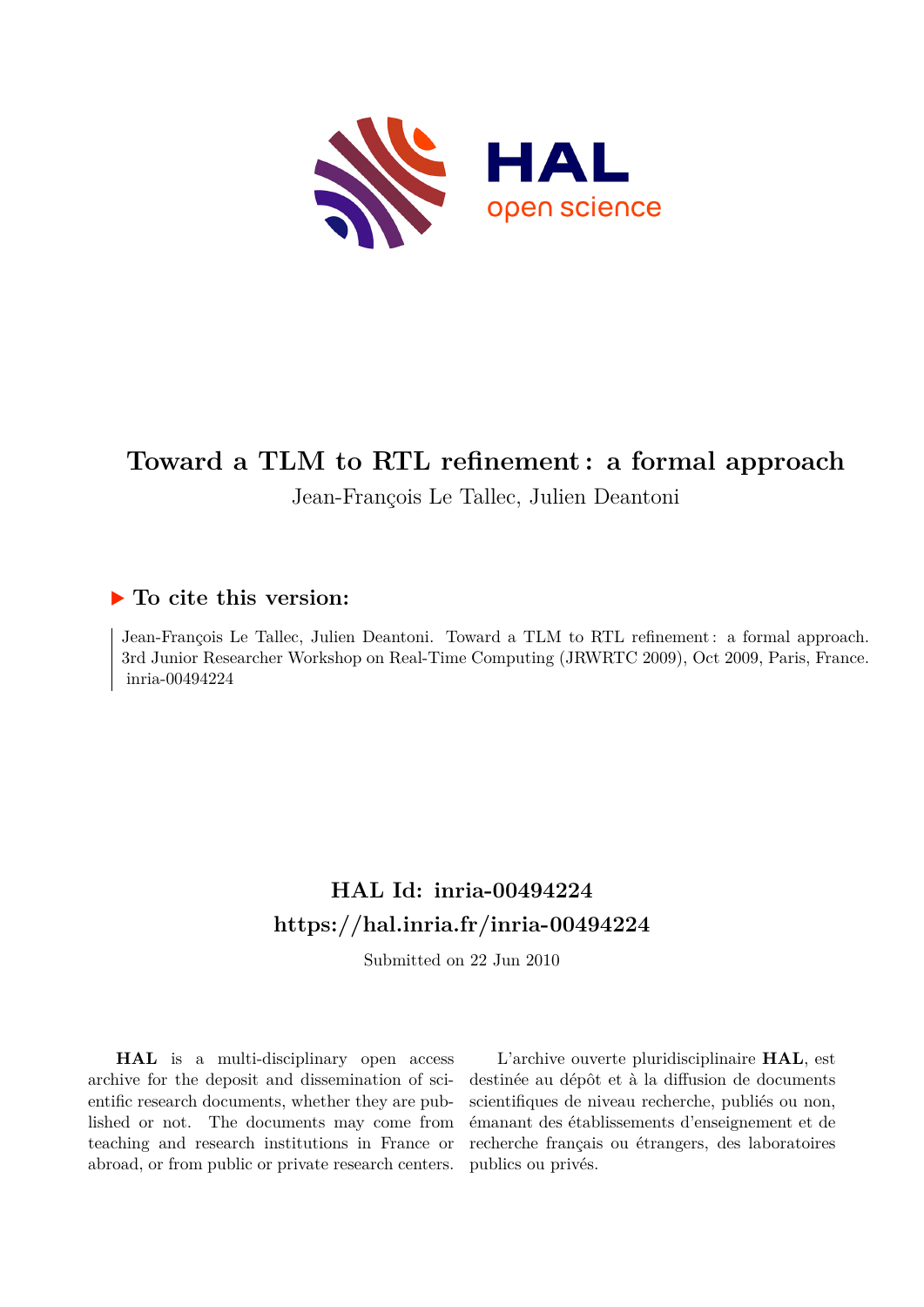### Toward a TLM to RTL refinement: a formal approach

Jean-François Le Tallec<sup>1,2</sup> Julien DeAntoni<sup>1</sup>

 $1$ Université de Nice Sophia Antipolis, INRIA Sophia Antipolis Méditerranée,

06902 Sophia Antipolis, France

<sup>2</sup>Scaleo Chip, 1681 route des Dolines, Sophia Antipolis, 06560 Valbonne, France {jfletall,julien.deantoni}@sophia.inria.fr

#### Abstract

*Due to increasing complexity of SoC and shortening life time cycle of product, time to market becomes a major challenge in SoC design. To overcome this problem, an abstract representation of the platform under development can be used by software developers at the early stage of the development. This abstracted platform is then refined until its complete specification. For now, it remains difficult to implement and simulate a system that mixes TLM and RTL code. In this paper, we proposed a first step to bridge this gap by using* CCSL *as a mean to synchronize the system interfaces independently of their abstraction level. We describe a potential way to logically specify transaction at different levels of abstraction.*

#### 1. Introduction

The increasing complexity of embedded systems and the reduction of the product life cycle make time-tomarket to rule SoC (System On Chip) development. Traditionally, SoC design flow goes through sequential steps including: platform design, platform implementation, software design, and software implementation. Consequently, the earlier a platform is available, the earlier software engineers can design and develop software code and the earlier the final product is available to the market. To improve this design flow, SoC companies start using concurrent conception approaches. More specifically, SoC design uses a so called *virtual platform*, which simulates the functionalities of the actual platform. Some years ago, virtual platforms simulated the low level behavior of the real platform. However the simulation time increased with the complexity of the platform thus a need for abstraction appeared. Consequently, virtual platform shifted from a low abstraction level representation of hardware (like classically done with common HDL (Hardware Description Language)) to an higher abstraction level of representation. An abstracted virtual platform focuses on message passing and hides the unimportant information about communication. This kind of abstraction is often referred to as TLM (Transaction Level Modeling) due to the SystemC initiative [6].

SystemC offers the ability to handle TL (Transaction Level) or RTL (Register Transfer Level) so that it becomes a good candidate to develop virtual platforms. However, it is difficult to develop a system at transaction level independently of a specific kind of communication.

In this paper, we propose a way to formally specify the interconnection between IPs (Intellectual Properties, *i.e.,* communicating black boxes) at different abstraction levels. This specification is first very abstracted and can then be refined to add platform specific characteristics. The interconnection specification relies on the notion of *interface* and communication *protocol* between these interfaces. Both are expressed in a formal language named CCSL (Clock Constraint Specification Language) [1]. CCSL specifications can then be simulated and used to check the integrity of the IPs interconnection independently of their abstraction level.

After a description of the related works, we provide a short introduction to CCSL. Then, we present our approach, named communication centric approach, and illustrate it through a simple example.

#### 2. Related works

In order to ease SoC design, people shift from traditional low abstraction level HDL like Verilog or VHDL to a classical and tooled language named SystemC [6]. SystemC is a open source C/C++ library, which aims to describe both hardware and software components. Concept of time, event, sensitivity, signal, port, module and process have been defined to enable hardware description as general HDLs. SystemC takes benefits from existing C++ compilers and comes with its own simulator. An IP written in traditional HDL can be translated into its SystemC version even if an automated translation is not trivial [7]. In this case, the resulting SystemC code is still described at RTL level and no abstraction is realized.

In order to abstract SystemC IPs, an add-on named TLM has been developed. It specifies communication mechanisms at a high abstraction level called *transaction*. By using TLM, in one hand the system under development can be simulated faster due to the hiding of non meaningful communication protocol messages, on the other hand,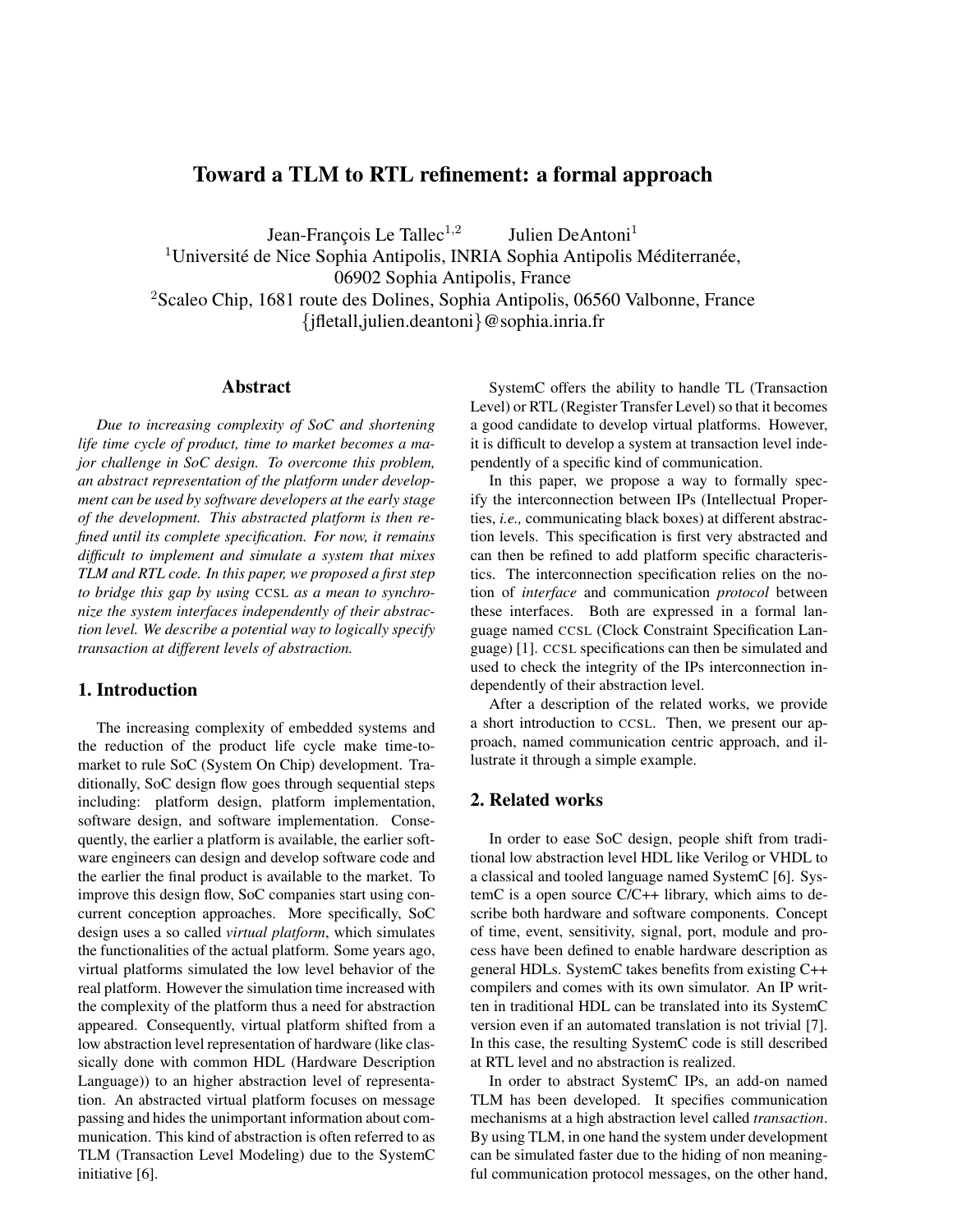a system can be first specified at a high abstraction level and validated by simulation.

However, the notion of transaction was not clearly stated thus different philosophy appeared. While it assumes that it represents a highly abstract communication, implementations like the one provided by ARM [2] reflects a specific bus protocol. In this case, a refinement of a TLM specification imposes the use of the AMBA bus to be consistent and no other bus can be used. In the same manner, ST-Microelectronic proposed another view of the transaction named TAC (Transaction Accurate Protocol) [8] but its implementation remains bus specific as highlighted in GreenSoCs' review [3]. So, there is a clear lack on the definition of what a transaction is and what necessary information a transaction definition must carry to enable a real refinement, possibly leading to totally different implementation of the transaction at RTL level.

In order to allow formal verification of such systems, some work has been done around the formalization of SystemC [4]. Based on these works, a first drawback is the difficulty to formally define SystemC/TLM with a single paradigm. For instance, Maraninchi et al. [4] tried to give formal execution to SystemC/TLM in a synchronous and then in an asynchronous formalism. Because neither the first nor the second formalism fit to specify SystemC, they used an hybrid representation [9] with micMac automaton. However, this formal representation of SystemC quickly leads to state explosion, making the model too large for automatic verification. Niemann et. al also proposed an approach based on FSM [5] that integrates the SystemC scheduler.While very accurate, this representation only considers untimed transation level.

In the remainder of this paper we formalized our approach focused on transaction dependencies, aiming to allow refinement toward low description level, keeping activation order and potentially enhancing different level interconnections to interact with each other.

#### 3. CCSL

CCSL (Clock Constraint Specification Language) is a formal specification language [1] initially introduced in the OMG UML profile for *Modeling and Analysis of Real-Time and Embedded* systems (MARTE). It defines a rich-but-well-defined variety of time (logical/physical, dense/discrete. . . ) encapsulated in the notion of *clocks*. A clock refers to a set of *instants*, which is usually infinite and totally ordered. For each of its instant, a clock is said to *tick*. A discrete time clock can be attached to an event, and in this case, each *tick* of the clock represents an occurrence of the event. The clock ticks are not necessarily directly bounded to "physical" time, only the ordering matters, hence the given name of *logical clocks*.

CCSL relies on three fundamental binary relations on instants: *precedence*  $(\preccurlyeq)$ , *coincidence*  $(\equiv)$ , and *exclusion* ( $#$ ). The *strict precedence* ( $\prec$ ) is a derived instant relation:  $\prec \triangleq \prec \setminus \equiv$ . Clock relations are built on these elementary relations. Only the subset of CCSL used in this paper is briefly defined but the reader can refer to [1] for a complete and formal description.

- *coincidence*, denoted  $\equiv$ , is a strong synchronous relation that imposes a pairwise coincidence between the instants of each clock.
- *exclusion*, denoted  $| \# |$ , specifies that not any instant of one clock can coincide with an instant of the other clock.
- *strict precedence*, denoted  $\vert \prec \vert$ , is an asynchronous constraint that imposes the  $k^{th}$  instant of the left clock always precedes the  $k^{th}$  instant of the right clock.
- *strict alternation*, denoted  $\boxed{\sim}$  is a derived clock relation imposing a double precedence:  $a \sim b$  iff  $\forall k \in$  $\mathbb{N}^{\star}, a[k] \prec b[k] \prec a[k+1].$

CCSL also defines *clock expressions*. A clock expression defines a new clock from existing ones. A few of them are used in this paper:

*union*, denoted +, creates a new clock which ticks whenever an operand clock ticks. To ease reading, let

$$
\bigcup_{i \le M} Sig_i = (Sig_1 + Sig_2 + \dots + Sig_M)
$$

*minus*, denoted – creates a new clock which ticks whenever the left clock ticks while the right clock does not.

We used the subset of clock relations and expressions presented above to specify various kinds of protocols and properties associated with IPs, thereby abstracting behavior.

#### 4. Communication centric approach

The proposed approach is centered on the IP communications. Consequently, we defined a system as a set of interconnected IPs. IPs are seen as components, which possess interfaces through which they communicate with their environment. The approach aimed to validate a specific assembly of IPs at different abstraction levels. We first formalized the notion of transaction on an interface. Then, based on this definition, we provided a method to specify and to refine the communication protocol between the interfaces.

#### 4.1. Interface

In our model each IP owns interfaces to communicate with the others. We differentiate two kinds of interfaces, the *master* and the *slave* interfaces. Master interfaces can only communicate with a slave interface and master interfaces are responsible for the initiation of the communication. This differentiation is motivated by the need to identify the orientation of a communication, and consequently, of a transaction. A transaction is defined by three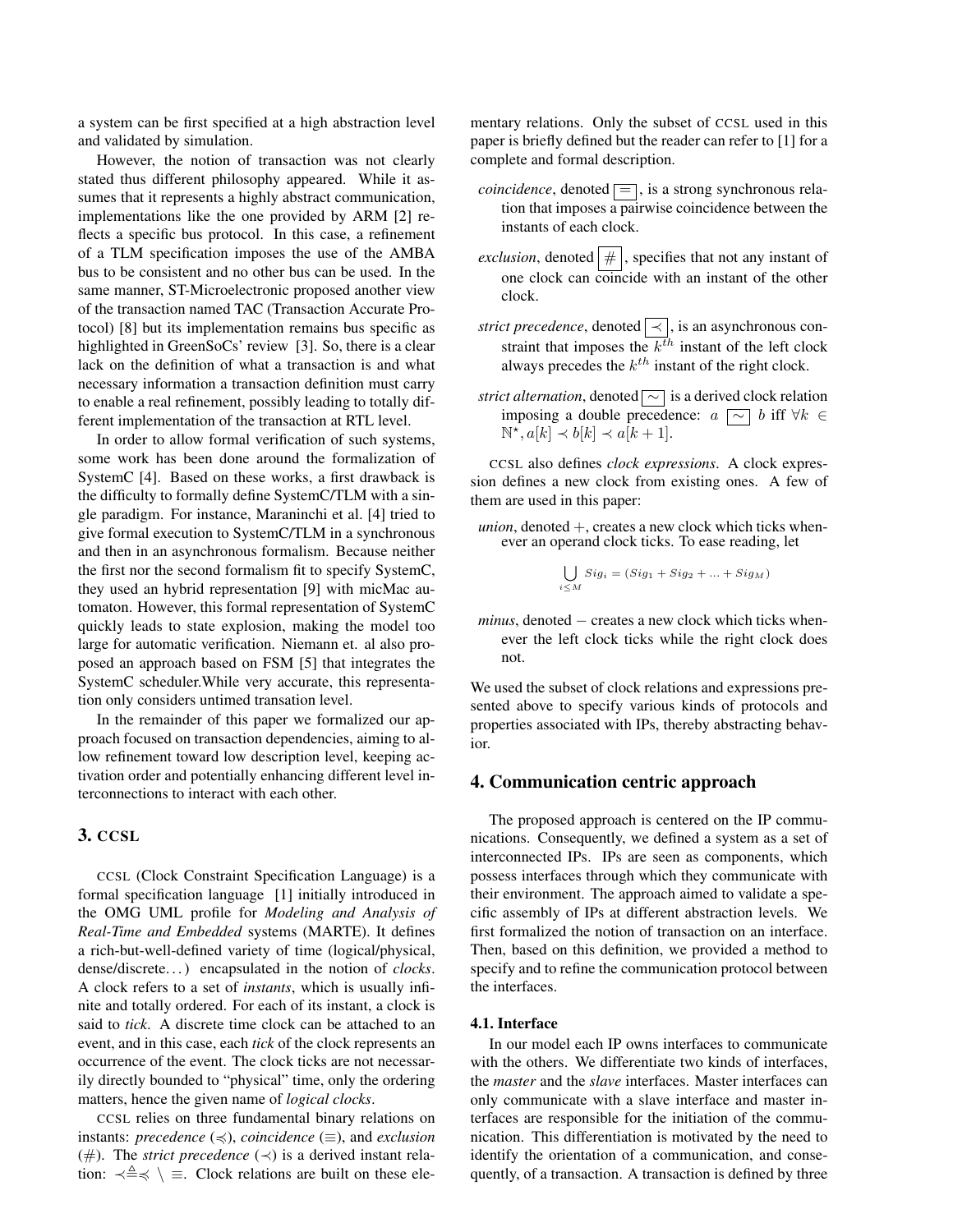oriented logical signals whose activities are specified by CCSL clocks: *Req*, *Ack* and *Done*. From a master point of view, Req is an output while Ack and Done are inputs. From a slave point of view Req is an input while Ack and Done are outputs (signal orientation are mirrored between slave and master interfaces).

Req is a request for communication initiated by the master. Ack indicates the beginning of the communication. Done indicates the end of the communication. There are intuitive minimal relations between these signals. First of all, each request is sent before its acknowledgement. And then, an acknowledgement is sent before the end of the communication. In order to formalize these relations, we used CCSL so that, for both master and slave interfaces, a transaction is defined by three clocks and two specific relations as follow:

$$
Req \sim \left[ \left. \begin{array}{c|c} \hline \end{array} \right| \left. \begin{array}{c} \hline \end{array} \right| \left. \begin{array}{c} \hline \end{array} \right| \left. \begin{array}{c} \hline \end{array} \right| \left. \begin{array}{c} \hline \end{array} \right| \left. \begin{array}{c} \hline \end{array} \right| \left. \begin{array}{c} \hline \end{array} \right| \left. \begin{array}{c} \hline \end{array} \right| \left. \begin{array}{c} \hline \end{array} \right| \left. \begin{array}{c} \hline \end{array} \right| \left. \begin{array}{c} \hline \end{array} \right| \left. \begin{array}{c} \hline \end{array} \right| \left. \begin{array}{c} \hline \end{array} \right| \left. \begin{array}{c} \hline \end{array} \right| \left. \begin{array}{c} \hline \end{array} \right| \left. \begin{array}{c} \hline \end{array} \right| \left. \begin{array}{c} \hline \end{array} \right| \left. \begin{array}{c} \hline \end{array} \right| \left. \begin{array}{c} \hline \end{array} \right| \left. \begin{array}{c} \hline \end{array} \right| \left. \begin{array}{c} \hline \end{array} \right| \left. \begin{array}{c} \hline \end{array} \right| \left. \begin{array} \hline \end{array} \right| \left. \begin{array} \hline \end{array} \right| \left. \begin{array} \hline \end{array} \right| \left. \begin{array} \hline \end{array} \right| \left. \begin{array} \hline \end{array} \right| \left. \begin{array} \hline \end{array} \right| \left. \begin{array} \hline \end{array} \right| \left. \begin{array} \hline \end{array} \right| \left. \begin{array} \hline \end{array} \right| \left. \begin{array} \hline \end{array} \right| \left. \begin{array} \hline \end{array} \right| \left. \begin{array} \hline \end{array} \right| \left. \begin{array} \hline \end{array} \right| \left. \begin{array} \hline \end{array} \right| \left. \begin{array} \hline \end{array} \right| \left.
$$

This formal definition provides a very high abstracted view of a transaction on an interface. The next section details how the interconnection of two interfaces is formalized to realize an abstract communication.

#### 4.2. Protocol

A protocol is inherently a set of constraints over signals exchanged during a specific communication. In our case, these constraints reflect the communication between a master and a slave interface. At the higher level of abstraction, a communication is considered to behave like a basic wire binding. Consequently, during the communication between a master and a slave interface, the following intuitive rules appear:

$$
Req_{master} \sqsubseteq \text{Re} q_{slave}
$$
\n
$$
Acknowled_{master} \sqsubseteq \text{Ack}_{slave}
$$
\n
$$
Done_{master} \sqsubseteq \text{Done}_{slave}
$$

With the formal definition of master and slave interfaces and the definition of the interconnection protocol in CCSL, it is possible to simulate the communication behavior of the system (see Figure 1). If there is no viable solution with respect to the specification, CCSL detects a deadlock and the simulation stops. Consequently, a simulation ensures the consistency of interconnection specification with respect to input scenarii. As highlighted by



#### **Figure 1. Simulation with unbounded queue**

the Figure 1, at this level of abstraction we did not restrict the number of "pending" transactions. Consequently, a master can make an infinite number of request independently of the fact that the previous ones are finished or not. It can be seen as a communication with unbounded queues. To come closer to physical protocol implementations and, for instance, consider bounded queues, a refinement must be done.

#### 4.3. Refining the communication

The refinement of the communication is a restriction of its possible behavior. Consequently, it is materialized by the addition of constraint over the protocol. We first illustrate this refinement to represent a communication with bounded queues.

The constraint to add must limit the number of emit signals depending of the number of finished communication and the queues size. Consequently, for a queue of size  $N$ , it constraints the number  $i$  of Req to be lower than the number j of Ack  $+ N$ . Mathematically speaking,  $\forall i, Ack[i] \prec Req[i+N]$ . To easily illustrate this, we take a queue size of 1. consequently we add the following relations:

$$
Req_{master}[i] \prec Ack_{master}[i] \prec Reg_{master}[i+1]
$$

The previous relations on instants are specified on clocks in CCSL by an alternation relation. Consequently, the associated relation is:  $Req_{master} \sim \Delta c k_{master}$ . We also bind, for the slaves, the number of pending Ack by adding the same constraint than previously exposed, leading to the following relation:  $Ack_{slave}$   $\boxed{\sim}$  Done<sub>slave</sub>. With these relations, the communication queue is now bounded to one as highlighted by the simulation of the system in Figure 2. Consequently, the master can make one new request (Req) as soon as the previous one is started (Ack) and another transaction is started when previous one is finished (Done).



**Figure 2. Simulation with bounded queue**



Another refinement step can now consider the use of a shared medium between  $N$  masters and  $M$  slaves. This medium allows only one master to start a transaction and only one slave to be accessed at a time. Seven constraints are defined to represent a communication through this shared medium.The first three constraints ensure the propagation of all transactions from N masters to M slaves and generalize the previously presented P2P protocol for N masters and M slaves. The fourth and fifth constraints avoid concurrent accesses of the medium by different masters and slaves. The sixth and the seventh constraints generalize global interface relations. The constraints are then the following: